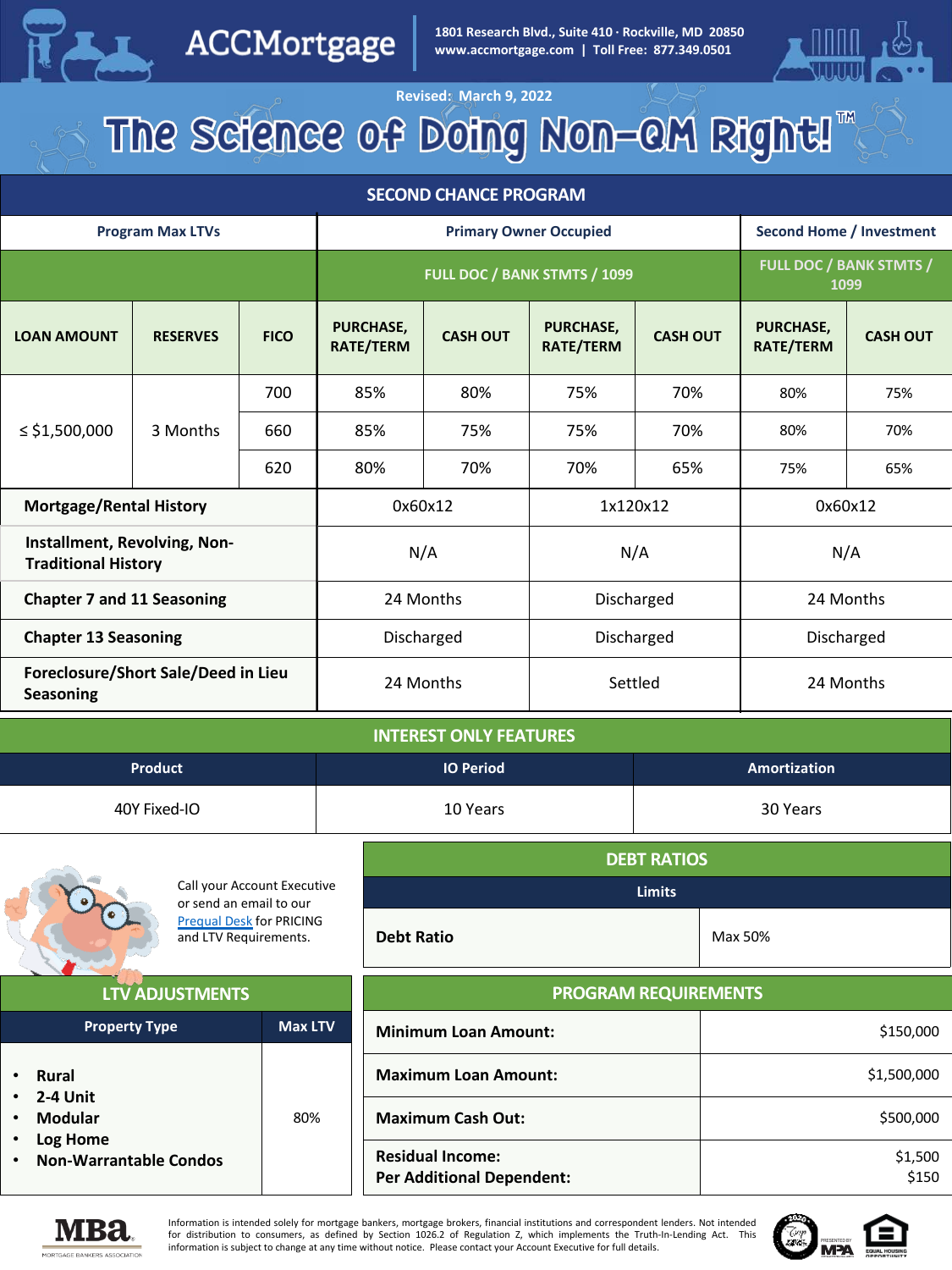We have home lending down to a science

## **ACCMortgage**

**NON-QM SECOND CHANCE PROGRAM**

Revised: March 9, 2022

### **CREDIT REQUIREMENTS Credit:** • Tradeline requirement based on primary wage earner  $\checkmark$  Standard: o 3 tradelines reporting for 12+ months all with activity in the last 12 months; **OR** o 2 tradelines reporting for 24+ months all with activity in the last 12 months.  $\checkmark$  Limited: o No minimum tradeline requirements. o Requires 6 months reserves o Requires minimum borrower contribution of 10% • An acceptable 12 or 24 month housing history, not reporting on credit, may also be used as a tradeline. • Qualifying Credit Score:  $\checkmark$  Middle score of primary wage earner.  $\checkmark$  Each additional borrower on the loan must have at least one valid score of 620+ **Housing History:** Borrowers who do not have a complete 12-month housing history are subject to the following: • Primary residence and second homes only • Minimum 3 additional months reserves required • 10% minimum borrower contribution Payment Shock is not considered • VOR/VOM must be obtained for all months available reflecting paid as agreed • Properties owned free and clear are considered 0x30 for grading purposes. **Multiple Financed Properties:** There is no limit on the number of other properties borrowers may currently have financed. • Second Home or Investment Property transactions require 2 months of additional reserves for each financed property. • ACC Mortgage exposure may not exceed \$5M aggregate with a maximum of five loans for each individual borrower. **Charge-Offs and Collections:** The following accounts may remain open:  $\checkmark$  Collections and charge-offs < 24 months old with a maximum cumulative balance of \$2,000  $\checkmark$  Collections and charge-offs  $\geq 24$  months old with a maximum of \$2,500 per occurrence  $\checkmark$  All medical collections • Collection and charge-off balances exceeding the amounts listed above must either be paid in full or may remain open when one of the following is met:  $\checkmark$  Borrower has sufficient reserves to cover remaining collection and charge-off balances (in addition to the published reserve requirement); or  $\checkmark$  Payment for remaining collections and charge-offs included in DTI results in final DTI  $\leq$  50% (payment calculated at 5% of balance of remaining unpaid collections and charge-offs).  $\circ$  A combination of the two options above is allowed. A portion of the unpaid collection balance can be included in the DTI while the remainder is covered by excess reserves.  $\circ$  Collections and charge-offs that cannot be factored into DTI or reserves must be paid off.



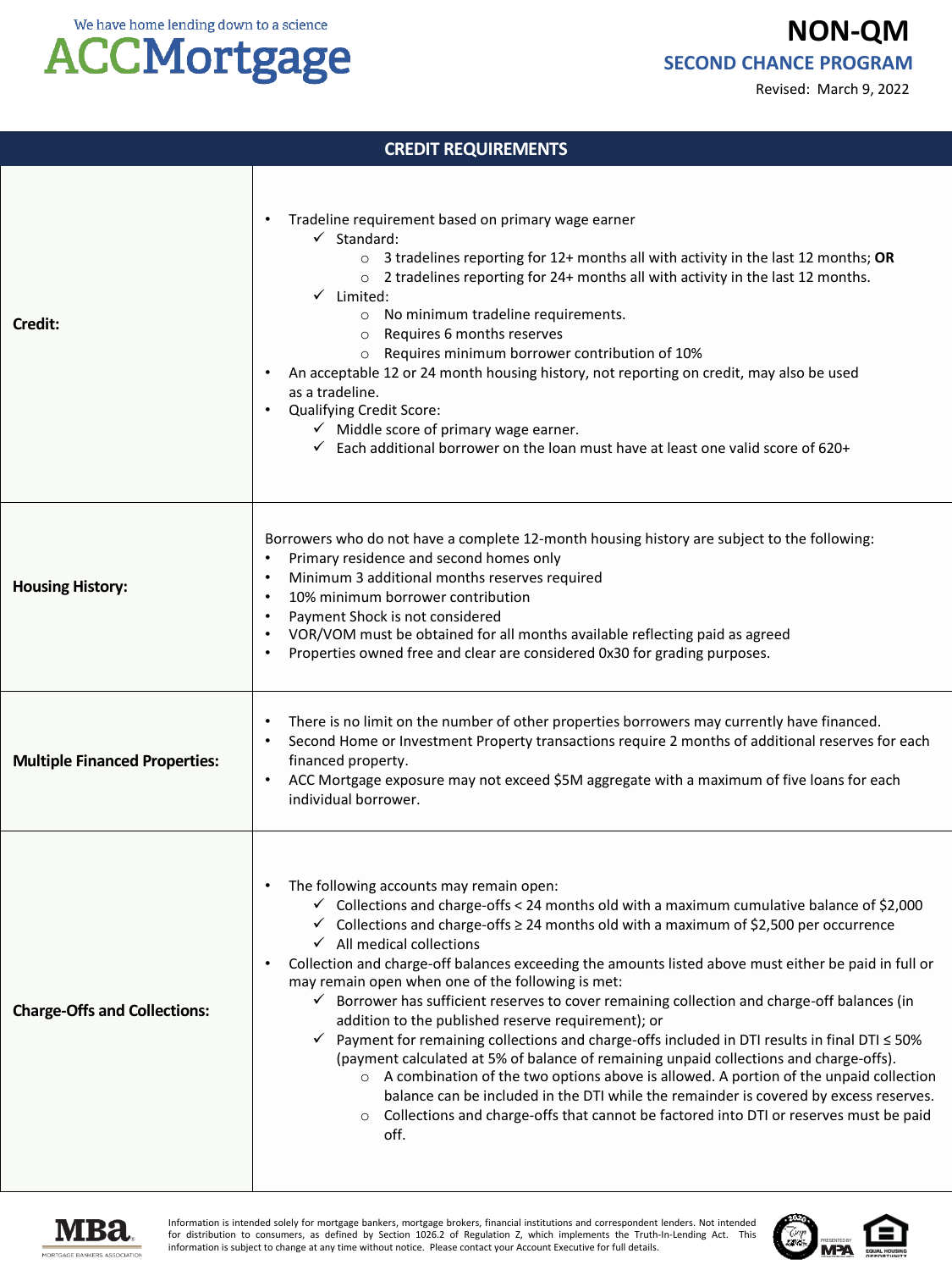Revised: March 9, 2022



|                                 | <b>CREDIT REQUIREMENTS (cont.)</b>                                                                                                                                                                                                                                                                                                                                                                                                                                                                                                                                                                                                                                                                                                                                                                                                                                                                                                                                                                                                                                                                                                                                                                                                                                                                                                                                                                       |
|---------------------------------|----------------------------------------------------------------------------------------------------------------------------------------------------------------------------------------------------------------------------------------------------------------------------------------------------------------------------------------------------------------------------------------------------------------------------------------------------------------------------------------------------------------------------------------------------------------------------------------------------------------------------------------------------------------------------------------------------------------------------------------------------------------------------------------------------------------------------------------------------------------------------------------------------------------------------------------------------------------------------------------------------------------------------------------------------------------------------------------------------------------------------------------------------------------------------------------------------------------------------------------------------------------------------------------------------------------------------------------------------------------------------------------------------------|
| <b>Judgments and Tax Liens:</b> | All judgments or liens affecting title must be paid.<br>Active court-ordered judgments may remain open when one of the two following options is:<br>The amount is the lessor of \$5,000 per occurrence or 2% of the loan amount: OR<br>The borrower is currently in a repayment agreement with the creditor (if the borrower is currently in<br>a repayment plan, the following requirements apply):<br>$\checkmark$ A minimum of 3 months has elapsed on the plan and evidence of timely payments for the<br>most recent 3 months is provided; and<br>$\checkmark$ The maximum payment required under the plan is included in the debt-to-income ratio.<br>Outstanding state and federal tax liens or delinquent obligations may remain open on purchase<br>transactions only (additional LTV reductions may be required based on the size of the lien). All of the<br>following requirements must be met:<br>A copy of the repayment agreement is obtained;<br>A minimum of 3 months has elapsed on the plan and evidence of timely payments for the most<br>recent 3 months is provided;<br>The maximum payment required under the plan is included in the debt-to-income ratio; and<br>The title company must provide written confirmation confirming<br>$\checkmark$ (a) the title company is aware of the outstanding tax lien, and<br>$\checkmark$ (b) there is no impact to first lien position. |
| <b>Housing Events:</b>          | A Housing Event is any one of the following events listed below:<br>Foreclosure<br>٠<br>Deed-in-Lieu<br>$\bullet$<br>Short Sale<br>$\bullet$<br>Modification resulting in (non COVID-19 related):<br>$\checkmark$ Forgiveness of a portion of principal and/or interest on either the first or second mortgage<br>$\checkmark$ Application of a principal curtailment by or on behalf of the investor to simulate principal<br>forgiveness<br>$\checkmark$ Conversion of any portion of the original mortgage debt to a "soft" subordinate mortgage<br>$\checkmark$ Conversion of any portion of the original mortgage debt from secured to unsecured<br>1x120 mortgage history<br>Seasoning of a foreclosure, deed-in-lieu, or short sale is measured from the date of completed sale or<br>final property transfer. The Housing Event must be completed prior to loan closing with no outstanding<br>deficiency balance remaining.<br>For a 120-day mortgage late, seasoning is from the date the mortgage was brought current.<br>Seasoning for a modification is from the date the modification was executed.<br>If the property was surrendered in a Chapter 7 bankruptcy, the bankruptcy discharge date is used for<br>seasoning. Bankruptcy papers may be required to show the property was surrendered. The foreclosure<br>action is not required to be fully complete.                          |



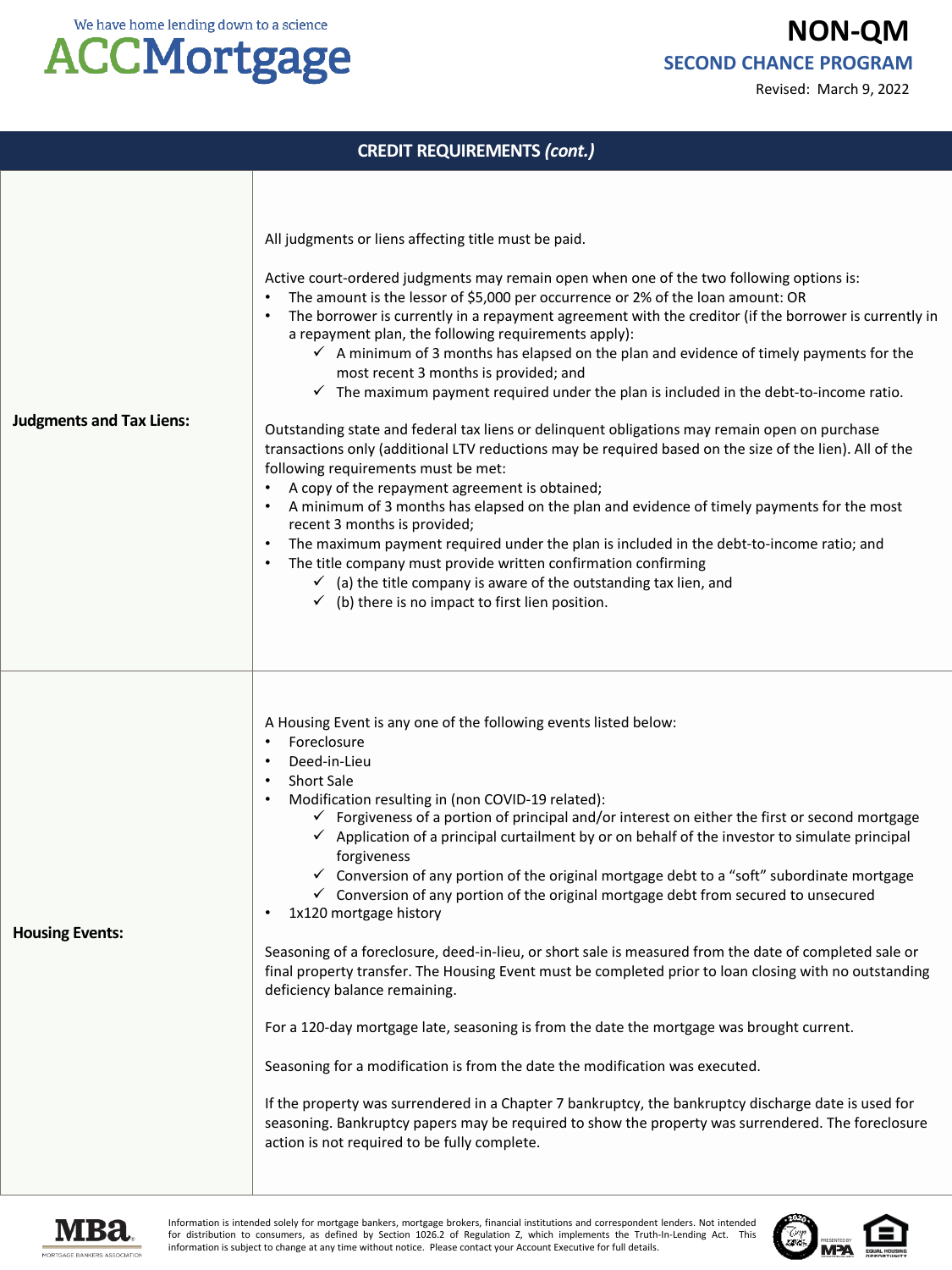Revised: March 9, 2022



| <b>CREDIT REQUIREMENTS (cont.)</b> |                                                                                                                                                                                                                                                                                                                                                                                                                                                                                                                                                                                                                                                                                                                                                                                                                                                                                                                                                                                                                                                                                                                                                                                                                                                                                                                                                                       |  |  |
|------------------------------------|-----------------------------------------------------------------------------------------------------------------------------------------------------------------------------------------------------------------------------------------------------------------------------------------------------------------------------------------------------------------------------------------------------------------------------------------------------------------------------------------------------------------------------------------------------------------------------------------------------------------------------------------------------------------------------------------------------------------------------------------------------------------------------------------------------------------------------------------------------------------------------------------------------------------------------------------------------------------------------------------------------------------------------------------------------------------------------------------------------------------------------------------------------------------------------------------------------------------------------------------------------------------------------------------------------------------------------------------------------------------------|--|--|
| Forbearance/COVID-19 Related:      | If outstanding payments will be or have been resolved through a loss mitigation solution, the borrower<br>is eligible for a new mortgage loan if they have made at least three timely payments as of the note date<br>of the new transaction as follows:<br>• For a repayment plan, the borrower must have made either three payments under the<br>repayment plan or completed the repayment plan, whichever occurs first. Note that there is<br>no requirement that the repayment plan be completed.<br>For a payment deferral, the borrower must have made three consecutive payments following<br>the effective date of the payment deferral agreement.<br>For a modification, the borrower must have completed the three-month trial payment<br>٠<br>period.<br>For any other loss mitigation solution not listed above, the borrower must have successfully<br>completed the program, or made three consecutive full payments in accordance with the<br>program.<br>Verification that the borrower has made the required three timely payments may include:<br>a loan payment history from the servicer or third-party verification service,<br>the latest mortgage account statement from the borrower, and<br>a verification of mortgage.<br>$\bullet$<br>If these requirements are met on an existing mortgage loan being refinanced, the new loan amount can |  |  |
|                                    | include the full amount required to satisfy the existing mortgage.                                                                                                                                                                                                                                                                                                                                                                                                                                                                                                                                                                                                                                                                                                                                                                                                                                                                                                                                                                                                                                                                                                                                                                                                                                                                                                    |  |  |
| <b>BORROWERS</b>                   |                                                                                                                                                                                                                                                                                                                                                                                                                                                                                                                                                                                                                                                                                                                                                                                                                                                                                                                                                                                                                                                                                                                                                                                                                                                                                                                                                                       |  |  |
| <b>Eligible Borrowers:</b>         | <b>US Citizens</b><br>$\bullet$<br><b>Permanent Resident Aliens</b><br>Non-Permanent Resident Aliens (with US credit) - See Eligible Visa Status                                                                                                                                                                                                                                                                                                                                                                                                                                                                                                                                                                                                                                                                                                                                                                                                                                                                                                                                                                                                                                                                                                                                                                                                                      |  |  |
| <b>Eligible Visa Status:</b>       | The following visa classifications are allowed as Non-Permanent Resident Aliens:<br>$\bullet$<br>$\checkmark$ E-1, E-2, E-3<br>$\checkmark$ NATO 1 through 6<br>$\checkmark$ G-1 through G-5<br>$\checkmark$ 0-1<br>$\checkmark$ H-1B & C, H-2 through H-4<br>$\checkmark$ R-1<br>$\checkmark$ L-1B, L-2<br>$\checkmark$ TN-1 & 2 (NAFTA)<br>If a non-U.S. citizen is borrowing with a U.S. citizen, it does not eliminate visa or other residency<br>$\bullet$<br>requirements.<br>Individuals in possession of spouse or family member visas are to qualify as co-borrowers only.<br>Borrowers who are residents of countries which participate in the State Department's Visa Waiver<br>Program (VWP) will not be required to provide a valid visa. Participating countries can be verified<br>through the U.S. Department of State website at https://travel.state.gov/content/travel/en/us-<br>visas/tourism-visit/visa-waiver-program.html.<br>Borrowers with Diplomatic Immunity and Citizens of Venezuela are ineligible for ACC Mortgage<br>programs.                                                                                                                                                                                                                                                                                                        |  |  |
| <b>Non-Occupant Co-Borrowers:</b>  | Primary occupancy only<br>Purchase and Rate/Term only (non-occupant must be on the current mortgage for a rate/term<br>refinance)<br>Non-occupant co-borrower must be an immediate relative<br>Max 80% LTV<br>Max 60% DTI (occupying borrower only)<br>Max 43% DTI (total for all borrowers combined)<br>Max loan amount \$1,000,000<br>$\bullet$                                                                                                                                                                                                                                                                                                                                                                                                                                                                                                                                                                                                                                                                                                                                                                                                                                                                                                                                                                                                                     |  |  |



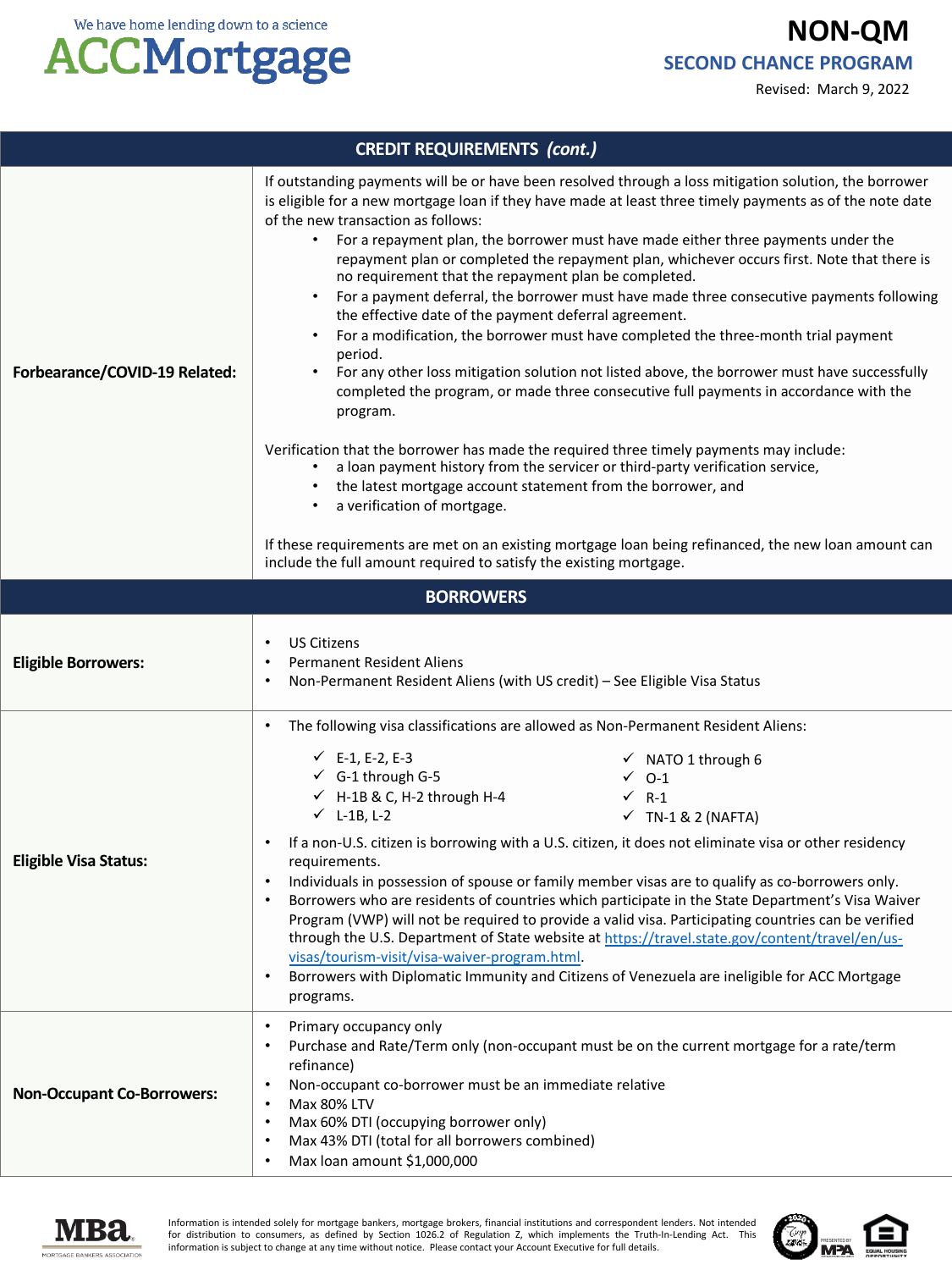

|                                                                  | 0                                                                                                                                                                                                                                                                                                                                                                                                                                                                               | Revised: March 9, 2022                                                                                                                                                                                                                                                                                                                                                         |  |  |
|------------------------------------------------------------------|---------------------------------------------------------------------------------------------------------------------------------------------------------------------------------------------------------------------------------------------------------------------------------------------------------------------------------------------------------------------------------------------------------------------------------------------------------------------------------|--------------------------------------------------------------------------------------------------------------------------------------------------------------------------------------------------------------------------------------------------------------------------------------------------------------------------------------------------------------------------------|--|--|
| <b>BORROWERS (cont.)</b>                                         |                                                                                                                                                                                                                                                                                                                                                                                                                                                                                 |                                                                                                                                                                                                                                                                                                                                                                                |  |  |
| <b>First Time Homebuyers:</b>                                    | The following requirements apply to First-Time Home Buyer transactions:<br>Primary residence and second homes only<br>A First-Time Home Buyer is defined as a borrower who had no ownership interest in a residential<br>property in the United States during the preceding 3-year period.<br>If a borrower has not owned a property in the last 3 years but can document ownership in the<br>preceding 5-year period, the above criteria are waived.                           |                                                                                                                                                                                                                                                                                                                                                                                |  |  |
| <b>First Time Investor:</b>                                      | Not eligible<br>$\bullet$<br>$\checkmark$ A First-Time Investor is a borrower who has not owned at least one investment property for<br>at least 12 months anytime during the most recent 12-month period.                                                                                                                                                                                                                                                                      |                                                                                                                                                                                                                                                                                                                                                                                |  |  |
|                                                                  | <b>INCOME</b>                                                                                                                                                                                                                                                                                                                                                                                                                                                                   |                                                                                                                                                                                                                                                                                                                                                                                |  |  |
| Income:                                                          | Full Doc (12 or 24 Months)<br>$\checkmark$ W-2<br>$\checkmark$ Tax Returns<br>Bank Statements (12 or 24 Months)<br>$\checkmark$ Must be Self-employed for 2 years<br>← Personal or Business Bank Statements<br>1099 (12 or 24 Months)<br>$\checkmark$ Must be Self-employed for 2 years                                                                                                                                                                                         | A 1099 may be obtained to replace 1<br>calendar year of personal or business<br>bank statements:<br>1099 must be validated with a wage<br>$\bullet$<br>and income transcript from the IRS<br>Evidence of year-to-date earnings<br>$\bullet$<br>must be verified via bank statements<br>covering the YTD period<br>All other Bank Statement<br>Documentation requirements apply |  |  |
| <b>Bank Statement - Calculating</b><br><b>Qualifying Income:</b> | Personal and Business Bank Statements: Total useable deposits ÷ 12 or 24 months<br>$\checkmark$ To calculate qualifying income, select one of the three options from the following matrix:<br>[Click Here]<br>Business Bank Statements: Must have documented ≥ 25% ownership in business.<br>Personal Bank Statements: No minimum percentage ownership in business required.<br>$\checkmark$ All individuals on the bank account being utilized must be a borrower on the loan. |                                                                                                                                                                                                                                                                                                                                                                                |  |  |
| <b>Cannabis Derived Income:</b>                                  | Eligible for borrowers located in states where cannabis has been legalized and the business is<br>licensed accordingly                                                                                                                                                                                                                                                                                                                                                          |                                                                                                                                                                                                                                                                                                                                                                                |  |  |
| <b>Debt Ratios:</b>                                              | Max 50% (total DTI)                                                                                                                                                                                                                                                                                                                                                                                                                                                             |                                                                                                                                                                                                                                                                                                                                                                                |  |  |
|                                                                  | <b>ASSETS</b>                                                                                                                                                                                                                                                                                                                                                                                                                                                                   |                                                                                                                                                                                                                                                                                                                                                                                |  |  |
| <b>Assets:</b>                                                   | Seasoned for 60 days.<br>Source unexplained deposits that exceed 50% of the borrowers gross monthly qualifying income.<br>$\bullet$                                                                                                                                                                                                                                                                                                                                             |                                                                                                                                                                                                                                                                                                                                                                                |  |  |
| <b>Reserves:</b>                                                 | Cash out proceeds can be used for reserve requirements.<br>$\bullet$                                                                                                                                                                                                                                                                                                                                                                                                            |                                                                                                                                                                                                                                                                                                                                                                                |  |  |
| <b>Seller Concessions:</b>                                       | Up to 6% towards closing costs for Primary and Second Homes.<br>Up to 2% towards closing costs for Investment Property.                                                                                                                                                                                                                                                                                                                                                         |                                                                                                                                                                                                                                                                                                                                                                                |  |  |



**Gift Funds:**

Information is intended solely for mortgage bankers, mortgage brokers, financial institutions and correspondent lenders. Not intended for distribution to consumers, as defined by Section 1026.2 of Regulation Z, which implements the Truth-In-Lending Act. This information is subject to change at any time without notice. Please contact your Account Executive for full details.

❖ Second home

contribution.

Gift funds are allowed after the borrower has documented the minimum required borrower

 $\checkmark$  Investment property transactions require all funds come from the borrower. • Gift funds must be from a relative and can be used for down payment, closing costs and reserves.

❖ Primary residence with unverifiable housing history

 $\checkmark$  Minimum of 5% (of the sales price) of borrower's own funds on purchase transactions.  $\checkmark$  Minimum borrower contribution of 10% must be documented on the following transactions:

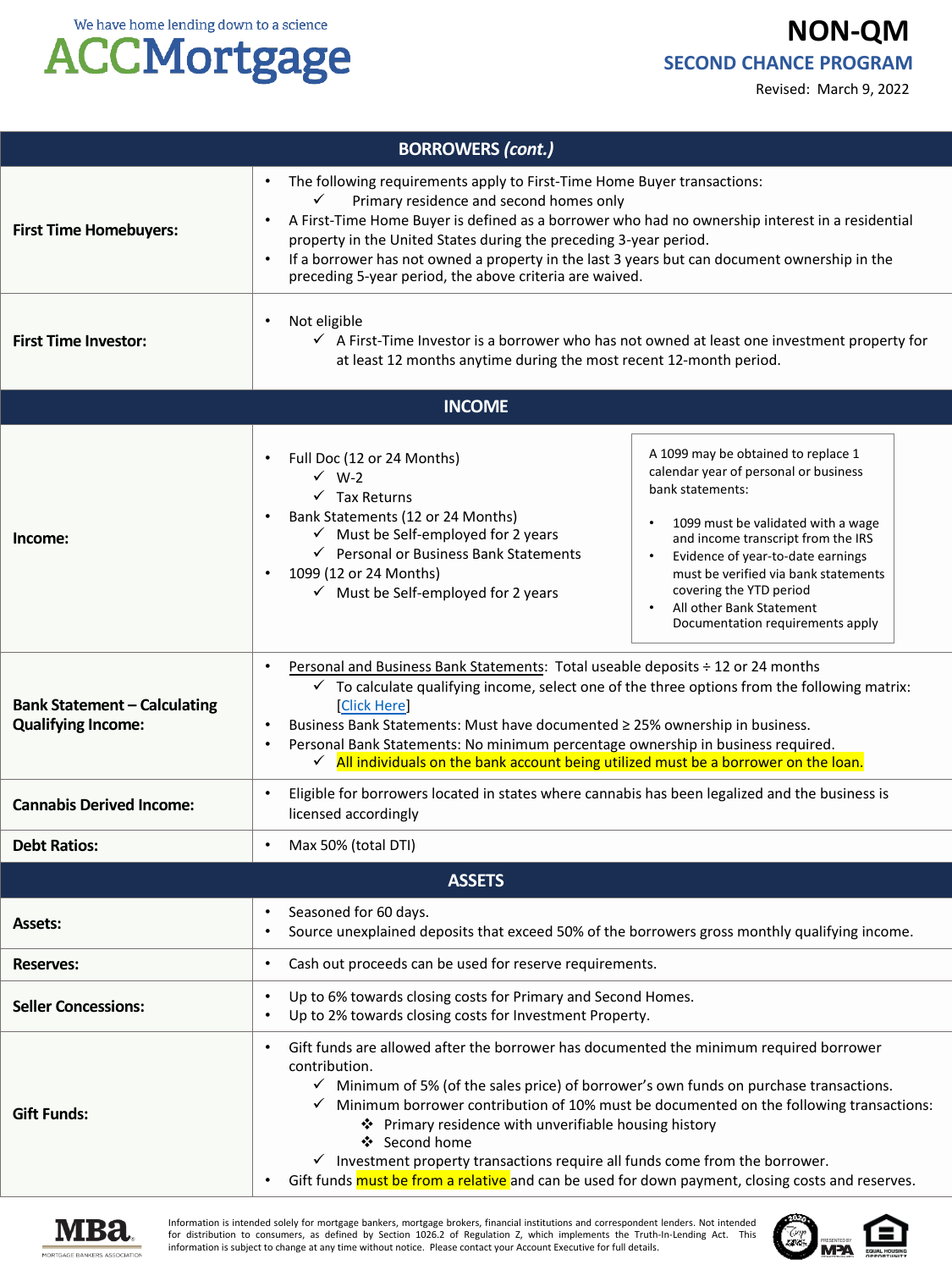Revised: March 9, 2022



### **ACCMortgage**

| <b>ASSETS (cont.)</b>                                                                                                                                                                                                                                                                                                                                                                                                                                                                                                        |                                                                                                                                                                                                                                                                                                                                                                                                                                                                                                                                                                         |  |  |
|------------------------------------------------------------------------------------------------------------------------------------------------------------------------------------------------------------------------------------------------------------------------------------------------------------------------------------------------------------------------------------------------------------------------------------------------------------------------------------------------------------------------------|-------------------------------------------------------------------------------------------------------------------------------------------------------------------------------------------------------------------------------------------------------------------------------------------------------------------------------------------------------------------------------------------------------------------------------------------------------------------------------------------------------------------------------------------------------------------------|--|--|
| <b>Gift of Equity:</b>                                                                                                                                                                                                                                                                                                                                                                                                                                                                                                       | Primary residence transactions only.<br>$\bullet$<br>No minimum borrower contribution is required.<br>$\bullet$<br>Gift of equity is from an immediate family member.<br>$\bullet$<br>Six months of reserves required of borrower's own funds.<br>$\bullet$<br>Non-arm's length transactions are allowed.<br>$\bullet$<br>Subject to the maximum LTVs available for cash-out transactions.<br>$\bullet$                                                                                                                                                                 |  |  |
|                                                                                                                                                                                                                                                                                                                                                                                                                                                                                                                              | <b>SUBJECT PROPERTY</b>                                                                                                                                                                                                                                                                                                                                                                                                                                                                                                                                                 |  |  |
| Acreage                                                                                                                                                                                                                                                                                                                                                                                                                                                                                                                      | Primary and Second Homes<br>$\checkmark$ Max 15 Acres<br>$\checkmark$ Exceptions considered on a case-by-case basis<br><b>Investment Properties</b><br>$\checkmark$ Max 2 Acres<br>$\checkmark$ Exceptions considered on a case-by-case basis                                                                                                                                                                                                                                                                                                                           |  |  |
| <b>Property Types:</b>                                                                                                                                                                                                                                                                                                                                                                                                                                                                                                       | Single Family Detached (SFD)<br>$\checkmark$ Site Condos are considered an SFD<br><b>PUD</b><br>$\bullet$<br>Townhomes<br>$\bullet$<br>Condominiums (max 85% LTV)<br>$\bullet$<br>√ Non-Warrantable Condos (max 80% LTV)<br>$2 - 4$ Unit (max 80% LTV)<br>$\bullet$<br>Log Homes (max 80% LTV)<br>$\bullet$<br>Modular (max 80% LTV)<br>$\bullet$<br>Rural (max 80% LTV)<br>$\bullet$                                                                                                                                                                                   |  |  |
| <b>Ineligible Property Types:</b>                                                                                                                                                                                                                                                                                                                                                                                                                                                                                            | Manufactured (Mobile)<br>$\bullet$<br><b>Mixed Use</b><br>$\bullet$<br>Assisted Living/Continuing Care Facilities<br><b>Boarding Houses</b><br>٠<br>Condotels<br>Co-Ops<br>٠                                                                                                                                                                                                                                                                                                                                                                                            |  |  |
| The following transactions require a FNMA Collateral Underwriter review with a score of 2.5 or less<br>or a Collateral Desktop Analysis (CDA):<br>$\times$ LTV > 80%<br>$\checkmark$ Non-arm's length transactions<br><b>Appraisal Review:</b><br>$\checkmark$ Loan amounts from \$1,000,000 - \$1,500,000<br>The following transactions require a 2nd full appraisal:<br>$\checkmark$ Approved loan amount exceptions (when exceeding max loan amount available per matrix)<br>Loan amounts $>$ \$1,500,000<br>$\checkmark$ |                                                                                                                                                                                                                                                                                                                                                                                                                                                                                                                                                                         |  |  |
| <b>Appraisal Transfers:</b>                                                                                                                                                                                                                                                                                                                                                                                                                                                                                                  | Appraisal transfers are eligible, as indicated on ACC's Appraisal Transfer Policy<br>$\bullet$                                                                                                                                                                                                                                                                                                                                                                                                                                                                          |  |  |
| <b>Properties Listed For Sale:</b>                                                                                                                                                                                                                                                                                                                                                                                                                                                                                           | To be eligible for either a rate/term or a cash-out refinance, the subject property must be taken off<br>$\bullet$<br>the market on or before application date.<br>For cash-out transactions, if subject property was listed for sale in 6 months prior to application<br>$\bullet$<br>date, a 10% LTV reduction from the maximum available for the specific transaction is required.<br>The lesser of the most recent list price or the current appraised value should be used to determine<br>$\bullet$<br>loan-to-value for both rate/term and cash-out transactions |  |  |



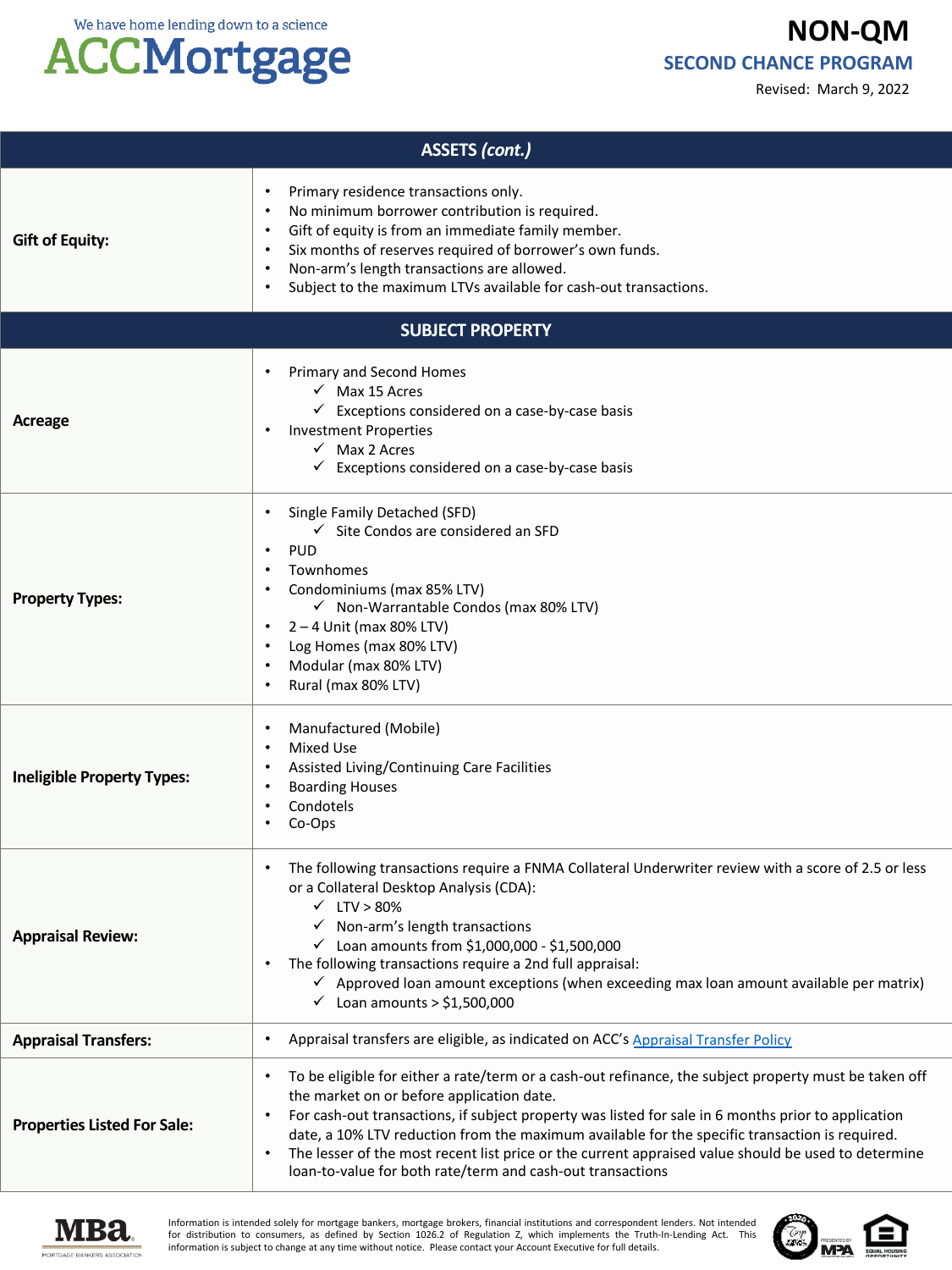We have home lending down to a science

### **ACCMortgage**

**NON-QM SECOND CHANCE PROGRAM**

Revised: March 9, 2022

| <b>SUBJECT PROPERTY (cont.)</b>         |                                                                                                                                                                                                                                                                                                                                                                                                                                                                                                                                                                                                                |  |  |  |
|-----------------------------------------|----------------------------------------------------------------------------------------------------------------------------------------------------------------------------------------------------------------------------------------------------------------------------------------------------------------------------------------------------------------------------------------------------------------------------------------------------------------------------------------------------------------------------------------------------------------------------------------------------------------|--|--|--|
| Seasoning:                              | Rate/Term Refinance - No seasoning requirement.<br>Cash Out Refinance - 6 Months required from Purchase date to Note date (to ACC).<br>No waiting period for properties obtained through inheritance, divorce or separation.                                                                                                                                                                                                                                                                                                                                                                                   |  |  |  |
| <b>Determining Loan to Value:</b>       | Rate/Term Refinance<br>$\bullet$<br>$\checkmark$ Current appraised value may be used to determine loan to value.<br>Cash Out Refinance<br>$\checkmark$ If the subject property was acquired > 12 months from application date, the appraised value<br>must be used to determine loan-to-value.<br>$\checkmark$ If the property was acquired $\leq$ 12 months from application date, the lesser of the current<br>appraisal value or previous purchase price plus documented improvements (if any) must be<br>used. The purchase settlement statement and any invoices for materials/labor will be<br>required. |  |  |  |
| Lease with Option to Purchase:          | Transaction treated as a Purchase.<br>Principal dwelling only.<br>Must have a valid, executed lease with purchase option.<br>The lessor of the appraised value or the purchase price established within the agreement will be<br>utilized for qualification.<br>Copies of cancelled checks for 12 months as proof of rental payments.                                                                                                                                                                                                                                                                          |  |  |  |
| Land Contracts / Contracts for<br>Deed: | Acceptable for Primary Residence only.<br>12 Months of cancelled checks required for housing payment history.<br>Payoff of land contracts is acceptable:<br>$\checkmark$ Contracts signed $\leq$ 12 months from ACC application date = Purchase<br>* The lessor of the appraised value or the purchase price established within the<br>agreement will be utilized for qualification.<br>$\checkmark$ Contracts signed > 12 months from ACC application date = Rate/Term Refinance<br>* The current appraised value will be utilized for qualification.                                                         |  |  |  |
| <b>MISCELLANEOUS</b>                    |                                                                                                                                                                                                                                                                                                                                                                                                                                                                                                                                                                                                                |  |  |  |
| <b>Cash Out:</b>                        | Max Cash Out: \$500,000<br>Cash Out proceeds can be used for reserve requirements.<br>Minimum of 6 months elapsed time since the most recent mortgage transaction on the subject<br>property (Note Date to Note Date is utilized to calculate the 6 month period).<br>√ Must use lesser of Purchase Price plus documented improvements or Appraised Value<br>if $\leq$ 12 months from note date.<br>Texas Cash Out not allowed on investment property or 2-4 unit properties.                                                                                                                                  |  |  |  |
| Occupancy:                              | Primary Residence<br>Second Homes<br><b>Investment Property</b>                                                                                                                                                                                                                                                                                                                                                                                                                                                                                                                                                |  |  |  |
| <b>Secondary Financing:</b>             | Institutional Secondary Financing is acceptable.<br>New and existing Secondary Financing is allowed.<br>$\checkmark$ Texas (Note: Must be existing secondary financing only)<br>Max CLTV = allowable program LTV.<br>Not allowed on Investment Property.                                                                                                                                                                                                                                                                                                                                                       |  |  |  |



Information is intended solely for mortgage bankers, mortgage brokers, financial institutions and correspondent lenders. Not intended<br>for distribution to consumers, as defined by Section 1026.2 of Regulation Z, which imple information is subject to change at any time without notice. Please contact your Account Executive for full details.